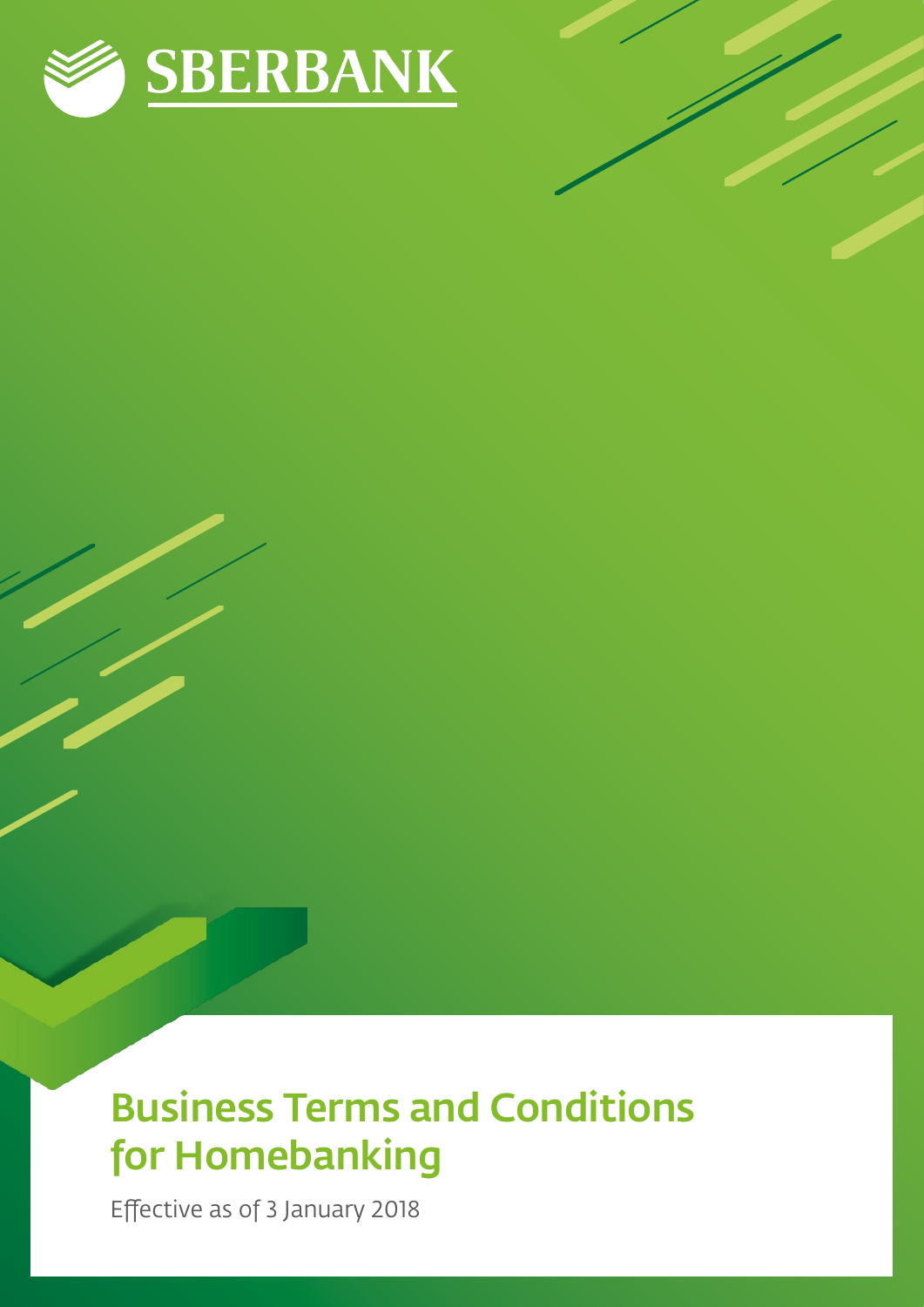# **Part I/ Introductory Provisions**

- (1) The following Business Terms and Conditions for Homebanking ("Homebanking Terms and Conditions") stipulate the binding rules for electronic communication via Homebanking facilitated between Sberbank CZ, a.s., Co. Reg. No.: 25083325, registered in the Commercial Register with the Municipal Court in Prague, File No.: B 4353 ("Bank"), and the Bank's clients ("Client").
- (2) Any capitalised terms used but not defined herein have the meaning defined in Part Three/Clause I of the General Business Terms and Conditions.
- (3) The Client is a person or entity having entered with the Bank into an Agreement on Electronic Communication between Bank and Client - Homebanking ("Agreement"); i.e. the account holder.
- (4) A user is a person authorised by the Client in the Agreement to access electronically the Client's accounts via Homebanking ("User").
- (5) An active user is a user authorised in the Agreement to monitor the Client's account balance and to execute the transactions listed below in Part II/ Paragraph 2 hereof ("Active User").
- (6) A passive user is a user authorised in the Agreement to monitor the Client's account balance, i.e. to work with a list of executed payment transactions and obtain information on the account balance ("Passive User").
- (7) The Client must abide by the Agreement and these Homebanking Terms and Conditions; and ensure that the Users fulfil their obligations stipulated therein.
- (8) The User's authorisation to access the Client's accounts terminates once the Bank is notified in writing that the power of attorney granted to the respective User has been revoked by the Client or that the power of attorney has been terminated by the User.

#### **Part II/ Description**

- (1) Homebanking is an electronic banking service that provides the Client and the Users with electronic access to the Client's account(s) opened with the Bank ("Account").
- (2) Using Homebanking, the Client/Active User may:
	- a) create and submit multiple domestic payments (with/ out a future payment date);
	- b) create and submit multiple urgent domestic payments;
	- c) create and submit multiple domestic direct debits (with/out a future payment date);
	- d) create and submit multiple foreign payments (with/ out a future payment date);
	- e) create and submit SEPA payments;
	- f) create and submit multiple intra-bank foreign currency payments (with/out a future payment date);
	- g) create and submit requests to arrange a single time deposit;
	- h) create and submit requests to arrange a revolving time deposit;
	- i) create and submit requests to edit/cancel a revolving time deposit;
	- j) create and submit requests to create/edit/cancel a CZK standing order;
- k) create and submit requests to create/edit/cancel a SEPA standing order in EUR;
- l) create, submit or cancel a pre-authorised CZK direct debit;
- m) create and submit requests to create/edit/cancel a SIPO non-cash payment;
- n) create and submit a request to change the parameters of a payment card (i.e. to change the card limit, resend the PIN) and submit a request to renew the payment card;
- o) create and submit a request to edit the personal data;
- p) work with a list of executed payment transactions and obtain information on the Account balance;
- q) obtain information about the FX rates and reference tables;
- r) communicate with the Bank in electronic form via mail messages submitted in Homebanking ("Mail Message"); and
- s) accept electronic documents, namely information about non-executed payments (if so agreed with the Bank in the respective current account agreement).
- (3) Unless agreed otherwise in the Agreement, the User may use Homebanking to submit outgoing payments without limitation.
- (4) The transactions executed in Homebanking are authorised by the User against a signing certificate and password. The signing certificate is created by the User in Homebanking by using the security data obtained from the Bank as stipulated in Part IV/Paragraph 1 hereof and registers the same on the Bank's server.

#### **Part III/ HW and SW Requirements**

- (1) Minimum hardware requirements for the Client, without which the service cannot be provided:
	- a) 150 MB free space on the hard disk; and
	- b) internet connection.
- (2) Software requirements for the Client, without which the service cannot be provided:
	- a) 32-bit/64-bit operating system Microsoft Windows (Vista and higher).

#### **Part IV/ Rights and Responsibilities, Security**

- (1) Once the Agreement is executed, the Bank undertakes to provide to the Client an installation package consisting of:
	- a) Homebanking software on CD-ROM ("HB Software"); and
	- b) security envelopes with login details (passwords).
- (2) When receiving the security envelopes, the Client must make sure that these are not damaged. The Client is responsible for handing over the security envelopes to the respective Users. If the envelopes are physically damaged, the Client/User must report this fact immediately to the Bank.
- (3) The login details assigned to the Users and contained in the security envelopes are strictly confidential. The Client and the Users must make sure that these are not disclosed to any unauthorised third party.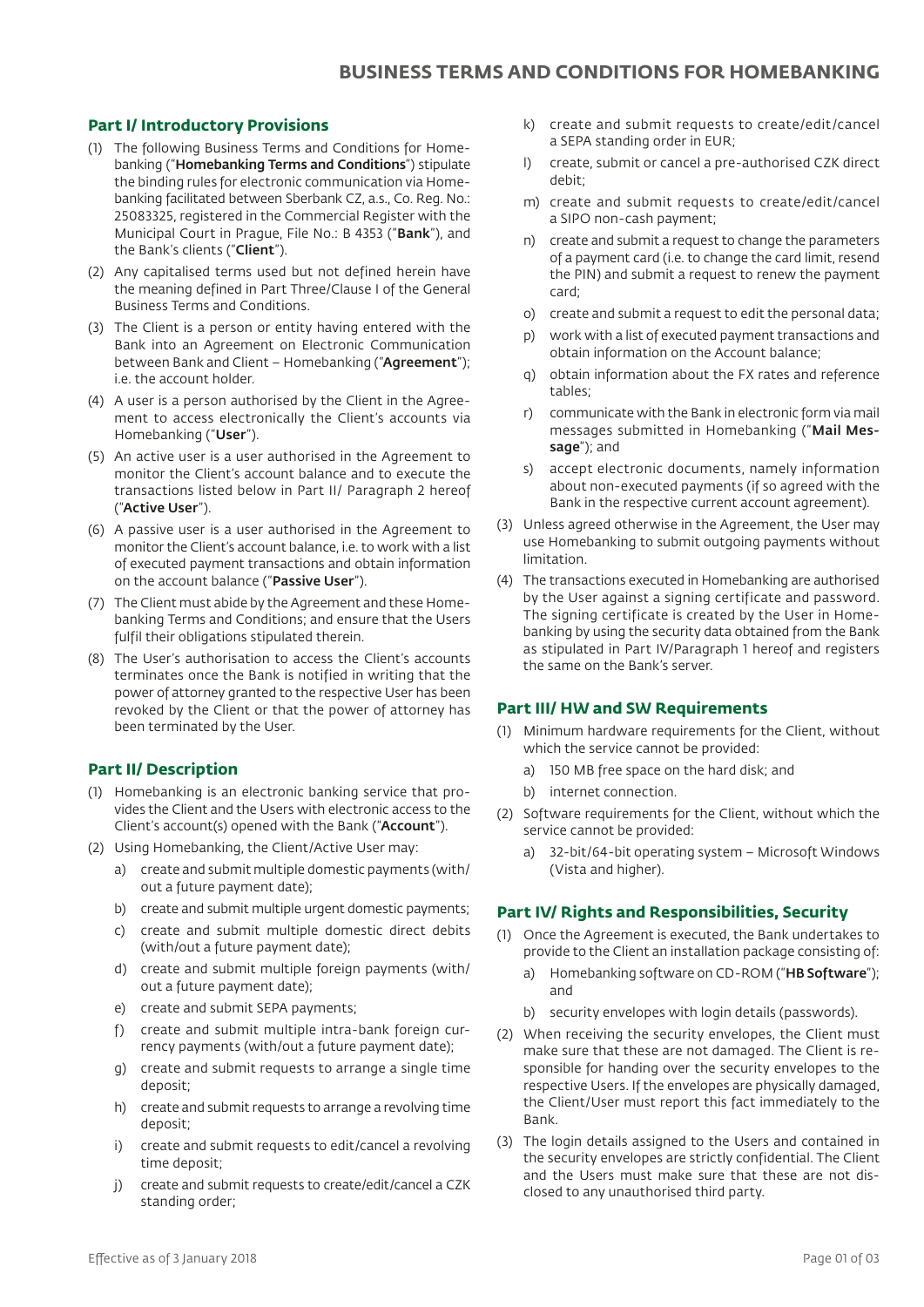- (4) The User's login details are disclosed by the Bank only to the respective User.
- (5) Unless requested by the Client otherwise, Homebanking is installed by the Client himself/herself. If not installed by the Client, Homebanking is installed by an Electronic Banking Specialist ("Bank Staff") or an external company and the Users are trained by the same. The person to be present at the installation and to provide required assistance to the Bank Staff / external company, namely to provide access to the Agreement for the purposes of correct Homebanking installation and activation, is determined by the Client in the Agreement.
- (6) The HB Software may be used by the Client/User solely for the purposes of electronic communication with the Bank as described in the User Manual.
- (7) The HB Software cannot be copied or provided to third parties.
- (8) If the password/other login details get lost/stolen or if there is a reasonable concern that a third party may have learnt of the login details and hence can misuse the Client's Account or if any other concerns regarding the misuse of the Account arise, the parties must notify one another of such circumstances without delay. The Client/User must notify the Bank as of the abovementioned circumstances without undue delay as follows:
	- a) call the help line (T.: 800 133 444, ext. 3), Monday– Thursday 8.00 AM – 6.00 PM, Friday 8.00 AM – 4.00 PM; or
	- b) send an email to Homebanking@sberbankcz.cz; or
	- c) contact the call centre on 800 133 444 during the business hours (+420 543 525 901 when calling from abroad); or
	- d) report the circumstances in person at a Bank's POS.

Immediately after notifying the Bank as stipulated above, the Client must confirm the same by submitting a request to block electronic access.

- (9) The Bank may as well block the electronic access on its own initiative for reasons of security, especially if there is a risk/suspicion of unauthorised access. The Bank notifies the Client by telephone as of its intention to block the electronic access and the reasons for doing so (this, however, does not apply to cases where disclosure of such information could impede the purpose of blocking the access or would contradict other legal regulations) before blocking the electronic access; or, if that is not possible, immediately thereafter. The Bank unblocks the electronic access as soon as the reasons for blocking subside. The Client may request that the electronic access be unblocked and do so in writing at a Bank's POS.
- (10) On the day the electronic access to the Accounts is blocked, all electronic transactions that have not been processed are verified by the Bank; no unauthorised electronic transactions are processed.
- (11) For reasons of security or due to system maintenance, the Bank may interrupt the User's access to Homebanking in urgent cases without prior notice or suspend the provision of certain or all Homebanking services; of which the Bank notifies the Client without undue delay by sending the Mail Message.
- (12) The Client bears any loss from unauthorised payment transactions up to EUR 50 in total if such loss was caused by the use of lost/stolen login details.
- (13) The Client fully bears any loss from unauthorised payment transactions if such loss occurred in association with the Client's fraudulent activity or because the Client, whether intentionally or by gross negligence, breached any of the obligations stipulated in Section 165 of Act No. 370/2017 Sb., governing the payments, as amended.
- (14) With the exception of cases when the Client acts fraudulently, the Client bears no loss from unauthorised payment transactions if the Client could not have discovered the loss, theft or misuse of the login details before the unauthorised payment transaction took place, or if the loss, theft or misuse of the login details was caused by actions on the part of the Bank, or if the loss occurred after the Client had notified the Bank as of the lost, stolen or misused login details (incl. unauthorised use thereof); or if the Bank did not ensure that the Client could report the loss, theft, misuse or unauthorised use at any time, or if the Bank breached its obligation to require a strong verification in cases required by law.

# **Part V/ Time Limits**

- (1) The Client/Active User may submit a payment to the Bank as stipulated in Part II hereof and do so no earlier than 90 days before the payment date. Standing orders must be submitted at the latest two Business Days before the first payment date.
- (2) Unless the Client/User specifies a later payment date, the Bank processes the payments on the day they are submitted, assuming the same are submitted to the Bank within the agreed times (cut-off times) stipulated in the Payments Terms and Conditions. If submitted to the Bank after the aforementioned time limits, the payments are processed on the following Business Day, unless the Client/User specifies a later payment date.
- (3) The Bank credits and debits the funds to and from the Client's Accounts in the course of the Business Day.
- (4) The Bank notifies the Client as of the payments executed via Homebanking in a summary of executed payments available to the Client in Homebanking (i.e. from the Bank's communication server) one Business Day after the respective payments have been processed.
- (5) Any payment submitted electronically via Homebanking can be revoked until the same has been received by the Bank as stipulated in the Payments Terms and Conditions. If so agreed with the Bank, the Client may revoke a payment (with the exception of a pre-authorised direct debit) even after the same has been received by the Bank; however, only if the payment has not yet been remitted by the Bank or not yet settled (intra-bank payments). A payment may be revoked by the Mail Message submitted via Homebanking or by a written request submitted at the POS. A payment may be revoked only by the Active User.

# **Part VI/ Domestic and Foreign Payments**

#### Domestic Payments

(1) If a domestic payment is to be processed as an urgent payment, the respective payment must be submitted on the form designed for domestic urgent multiple payments.